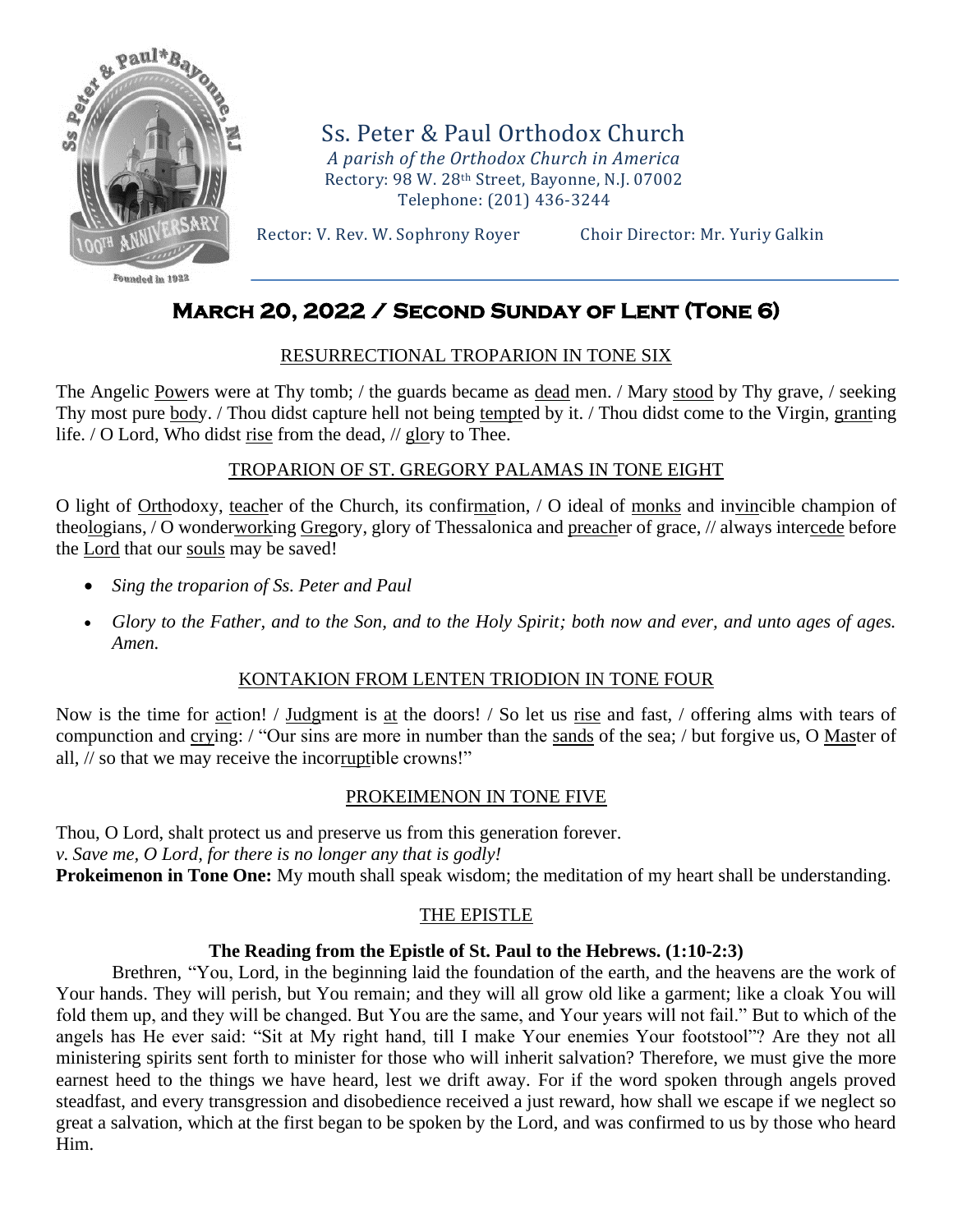### **The Reading from the Epistle of St. Paul to the Hebrews. (7:26-8:2)**

Brethren, for such a High Priest was fitting for us, who is holy, harmless, undefiled, separate from sinners, and has become higher than the heavens; who does not need daily, as those high priests, to offer up sacrifices, first for his own sins and then for the people's, for this He did once for all when He offered up Himself. For the law appoints as high priests men who have weakness, but the word of the oath, which came after the law, appoints the Son who has been perfected forever. Now this is the main point of the things we are saying: We have such a High Priest, who is seated at the right hand of the throne of the Majesty in the heavens, a Minister of the sanctuary and of the true tabernacle which the Lord erected, and not man.

# ALLELUIA IN TONE SIX

Alleluia! Alleluia! Alleluia!

*v. He who dwells in the shelter of the Most High will abide in the shadow of the heavenly God. v. He will say to the Lord: "My Protector and my Refuge; my God, in Whom I trust." v. The mouth of the righteous shall meditate wisdom, and his tongue shall speak of judgment.*

### THE GOSPEL

#### **The Reading of the Holy Gospel according to St. Mark (2:1-12)**

Again, He entered Capernaum after some days, and it was heard that He was in the house. Immediately many gathered together, so that there was no longer room to receive them, not even near the door. And He preached the word to them. Then they came to Him, bringing a paralytic who was carried by four men. And when they could not come near Him because of the crowd, they uncovered the roof where He was. So, when they had broken through, they let down the bed on which the paralytic was lying. When Jesus saw their faith, He said to the paralytic, "Son, your sins are forgiven you." And some of the scribes were sitting there and reasoning in their hearts, "Why does this Man speak blasphemies like this? Who can forgive sins but God alone?" But immediately, when Jesus perceived in His spirit that they reasoned thus within themselves, He said to them, "Why do you reason about these things in your hearts? Which is easier, to say to the paralytic, 'Your sins are forgiven you,' or to say, 'Arise, take up your bed and walk'? But that you may know that the Son of Man has power on earth to forgive sins" – He said to the paralytic, "I say to you, arise, take up your bed, and go to your house." Immediately he arose, took up the bed, and went out in the presence of them all, so that all were amazed and glorified God, saying, "We never saw anything like this!"

### **The Reading from the Holy Gospel according to St. John. (10:9-16)**

I am the door. If anyone enters by Me, he will be saved, and will go in and out and find pasture. The thief does not come except to steal, and to kill, and to destroy. I have come that they may have life, and that they may have it more abundantly. I am the good shepherd. The good shepherd gives His life for the sheep. But a hireling, he who is not the shepherd, one who does not own the sheep, sees the wolf coming and leaves the sheep and flees; and the wolf catches the sheep and scatters them. The hireling flees because he is a hireling and does not care about the sheep. I am the good shepherd; and I know My sheep, and am known by My own. As the Father knows Me, even so I know the Father; and I lay down My life for the sheep. And other sheep I have which are not of this fold; them also I must bring, and they will hear My voice; and there will be one flock and one shepherd.

• *"All Creation Rejoices in Thee …" is sung instead of "It is Truly Meet …"* 

# COMMUNION HYMNS

Praise the Lord from the heavens, praise Him in the highest! The righteous shall be in everlasting remembrance! He shall not fear evil tidings! Alleluia! Alleluia! Alleluia!

# TODAY'S SPECIAL OFFERINGS

**Sanctuary Lamp** offered by Fr. W. Sophrony Royer in memory of Rena Robichaud.